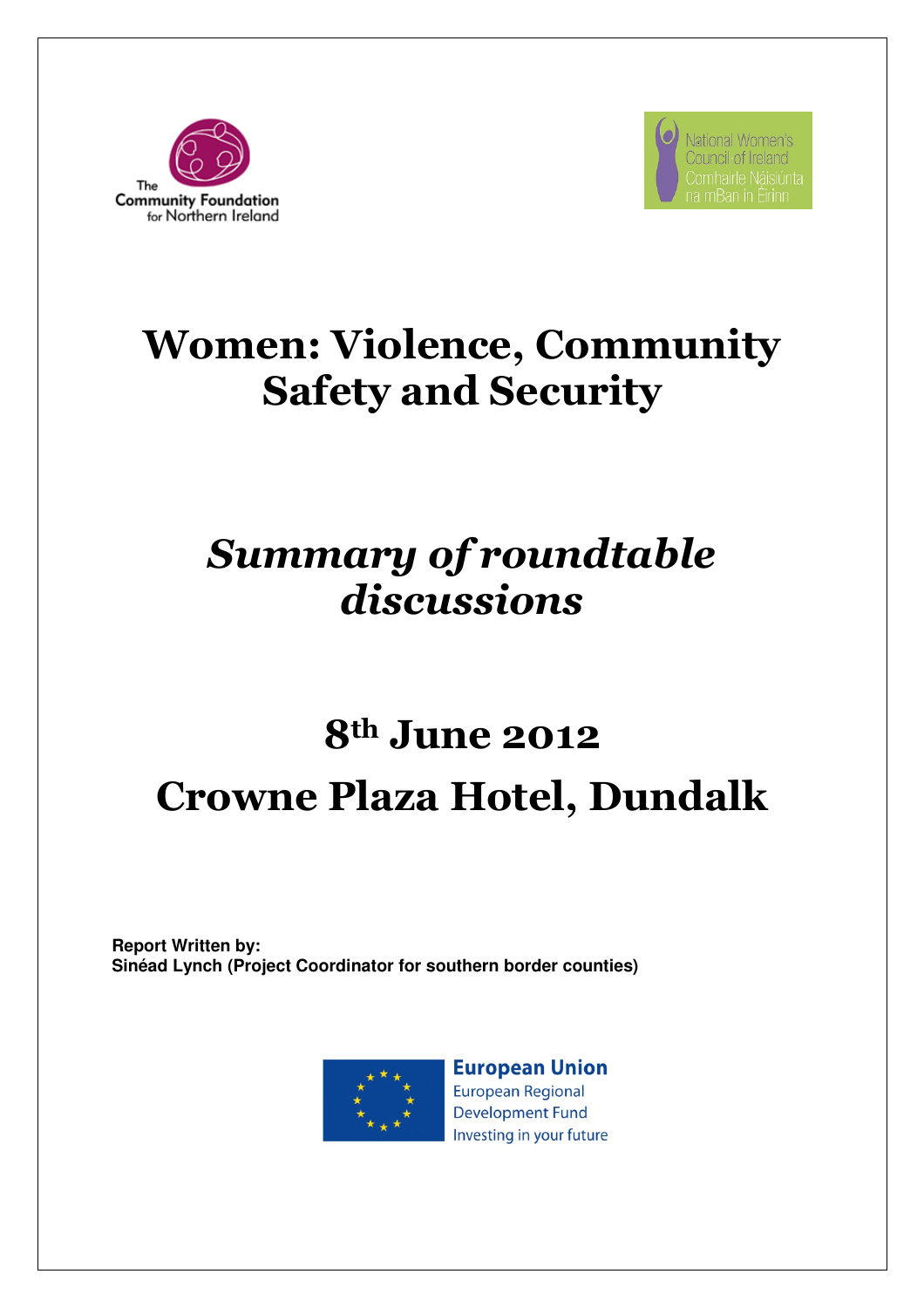### **Women: Violence, Community Safety and Security Summary of roundtable discussions Crowne Plaza Hotel, Dundalk 8 th June 2012**

#### **Introduction of overall project:**

The Women's Resource and Development Agency (WRDA); the Community Foundation for Northern Ireland and the National Women's Council of Ireland are partners in a Peace 3 project that aims to capture the experiences of women living through conflict and through the subsequent period of conflict resolution and peace building.

The aim is to learn from the experience of women who have lived through these processes and to try to identify ways in which to make a positive impact. Over the next two years this project will bring women together on a cross community and a cross border basis and they will have an opportunity to exchange learning with women from other conflict areas through the Foundations for Peace Network.

Key issues will be highlighted in different workshops which will take place throughout Northern Ireland and in border county areas. These are:

- Violence, safety and security
- Decision making and representation
- Women's rights are human rights women and social justice
- Women and the legacies of the past
- Women and institutional change

The first of them addressed in the project is 'Women: Violence, Safety and Security'. Workshops were held in Derry, Dundalk and Newry and a final cross-border workshop will take place on 21<sup>st</sup> June. At this event 'Women, Violence and Security: A Shared Learning Workshop', ten participants from each of the 3 previous workshops will come together to pull together the various strands of the discussions develop recommendations and decide how best we can influence policy.

The final part of the project is aimed at placing on an international stage all that has been learned through the discussions between women from different communities and regions. The project will have two important outcomes:

- The learning gathered will be used for the design of policy recommendations that will be disseminated through the production of a Policy Report on Gender and Peacebuilding which will be primarily focused on influencing institutional change in both Northern Ireland and the Republic of Ireland
- A Tool Kit on Women and Peacebuilding: Developing Practical Approaches will be produced. This will be circulated internationally with the intention of influencing governments and agencies responsible for providing grants and assistance to wartorn societies.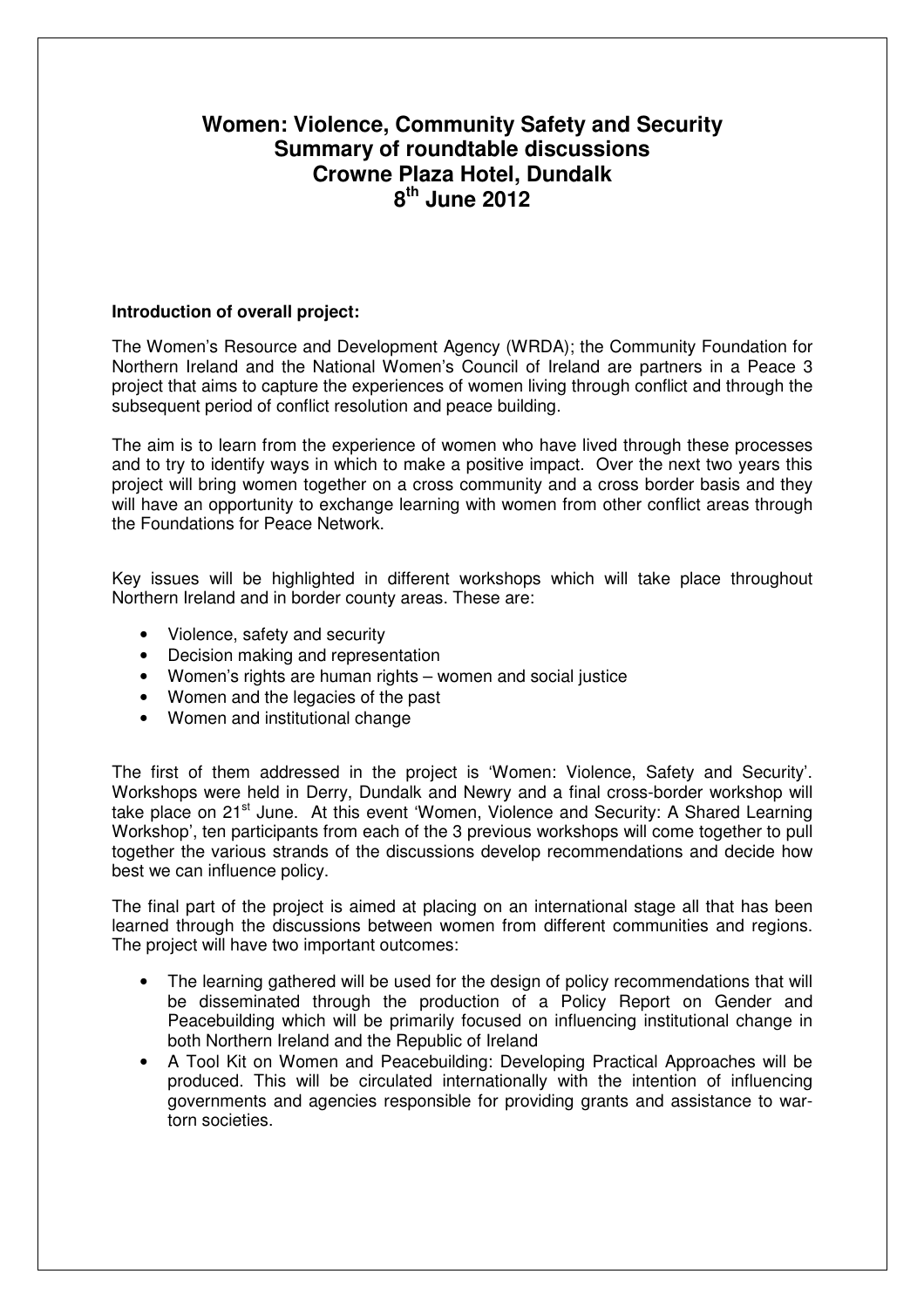#### **Methodology:**

25 women from across Louth and the surrounding southern border counties were invited to attend a workshop to discuss and provide their personal perspective on issues around violence, community safety and security.

The morning began Margaret Ward giving an introduction to the overall project. This was followed by Ellen O'Malley Dunlop (director of the Rape Crisis Centre, Dublin) who provided a contextual presentation to the audience. And finally local grassroots activist, Dara Larkin (Peace & Reconciliation Worker for Communities Connect) spoke, encouraging the women to use their voices. The day's events were chaired by Senator Mary Moran.

Facilitated discussions took place around five tables with a scribe noting the issues that were raised. Participants were asked to focus their discussions around the following 4 key questions:

- In what ways do women feel unsafe in their homes and communities? In what ways?
- What needs to change in order for women to feel safer?
- Do you think women face different kinds of threats to men?
- Has violence affected women more or less over the last 15 years?

At the end of each table discussion the women were asked to prioritise 4 issues and note these on a flipchart which was then put up on the wall for all the groups to see. At this point all of women had a chance to read what other tables had discussed and prioritised.

A short plenary discussion ensued with introductory comments from Jacqueline Healy (NWCI), Dara Larkin and Senator Mary Moran.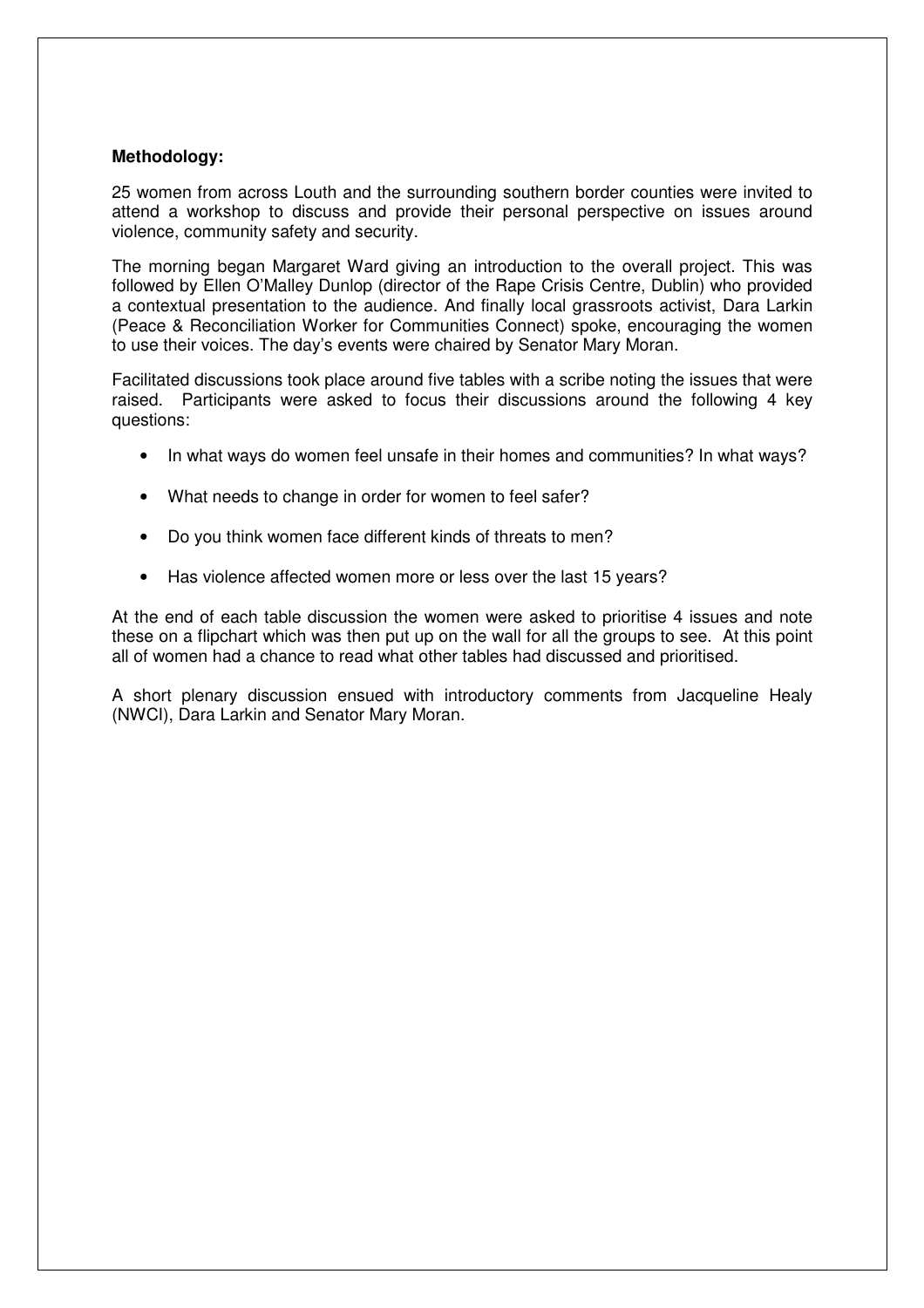Below is synopsis of the issues raised in response to the first question:

#### **Do women feel unsafe in their homes and communities? In what ways?**

It emerged quite clearly from the discussions that women generally do not feel safe within their homes and communities. A key aspect to feeling unsafe within the home is the 'hidden' nature of domestic and sexual violence combined with lack of support from the wider community and extended family. A number of women indicated that we can never know what is going on behind the closed door of someone's home. The women highlighted the importance of relationships within the community for feeling safe both within the home and within the community but that these community relationships have been in rapid deterioration. They felt that the recession has been a key factor the increase in domestic violence and in the breakdown in community solidarity in recent years. Some of the women also noted that there is a lack of opportunity for developing relationships within the community. Many communities are growing in size but becoming more disordered – there is a lack of 'awareness' and 'discipline' on a community level. In urban settings the use of social media such as facebook was identified as one of the contributing factors in the weakening of community bonds. Women are afraid to be alone in their homes and often feel 'trapped' within their homes. Extra safety measures have to be taken by women who are physically more vulnerable such as those who are disabled or the elderly. It is common for these women not to leave their homes after dark or to not open the door. Some women mentioned the sense of responsibility they feel for both keeping up to date with whatever scams or attacks are happening in their local area and also for planning strategies for defending themselves should their home be broken into. It was also noted that separated women and women from different ethnic groups are especially prone to being the target of violence within the community and that more generally women are perceived as being vulnerable which means they will be more prone to attack. In relation to feelings of unsafety within the home, a few participants added that some women feel oppressed within their home culture but not necessarily unsafe. In terms of police support, it was emphasised that the gardaí tend to have a more active presence in urban areas such as certain council estates and that women who leave in the isolation of rural areas have less support and protection It was also felt that the drink and drugs culture, particularly amongst gangs of young people, is adding to the lack of safety women feel when they are outside of the home.

Below is synopsis of the issues raised in response to the second question:

#### **What needs to change in order for women to feel safer?**

The women outlined a number of measures that need to be taken for women to feel safer. Firstly many of the women identified that men's attitudes towards women need to change: men need to learn to respect women. One suggestion that was made was that there should be education for men and boys that would facilitate this. A further and widely supported suggestion was that the formal education system should look at developing programs that teach children and teenagers about how they can develop healthy and respectful relationships. A third suggestion relating to education was that women and girls should be encouraged to use their voices and to assume responsibility for shaping the future direction of society: women need to play a stronger role in creating our future. Many women highlighted the necessity of cohesive and supportive neighbourhoods and better community infrastructure. There should be more sheltered housing and more generally, there should be increased resources for women's issues. There were many suggestions in relation to women's voices and representation. There should be open decision-making forums involving women but also the *focus* of state and semi-state structures also need to change. There needs to be a women-centred perspective brought into all decision-making forums across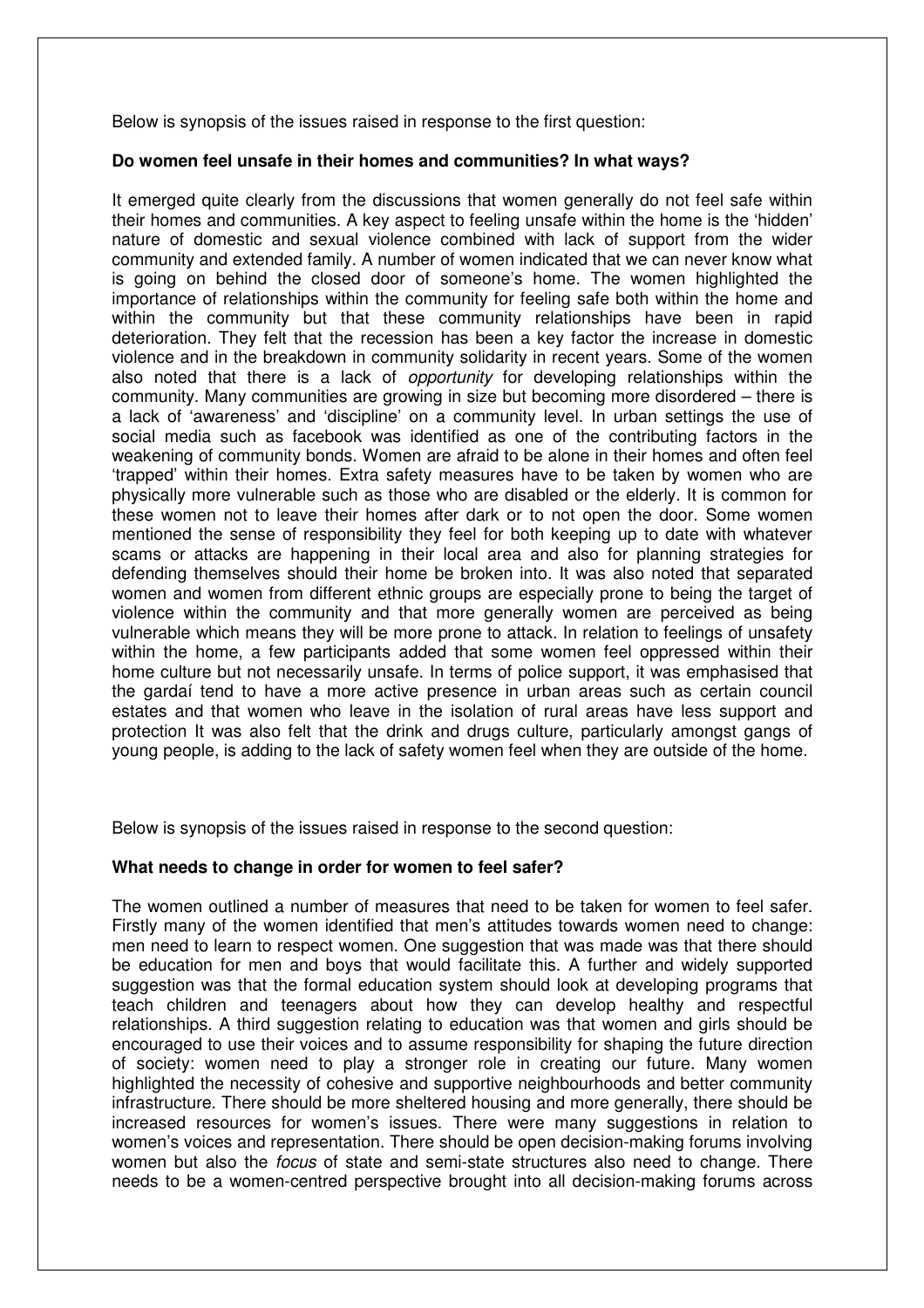the state and the local communities. There was a general recognition by the women that the current structures have been set up by men for men and that there needs to be a profound change in these structures if they are to become 'woman-friendly.' The responsibility that is currently carried by women to keep themselves safe, needs to be carried by the entire community – it should not be up to women to constantly be policing their own behaviour, for example by limiting where they walk and when or limiting what kinds of clothes they wear. There needs to be deeper inter-generational links created between women for the sake of mentoring and guidance. It was further suggested that women need to deeply value themselves and their attitudes need to reflect their right to be safe. It was also suggested that women need to have a zero tolerance attitude when it comes to violence towards women. Within the domestic sphere, it was noted not only that men need to be trained in domestic tasks but also that the work women do in the home needs to be valued alot more within the home.

Below is synopsis of the issues raised in response to the third question:

#### **Do you think women face different kinds of threats than men?**

There was a strong consensus amongst the participants that women are more prone to certain threats than men. Women tend to be more insecure at an economic level – they have greater financial pressures and limitations and many women are still financially dependent on men. The recession has given rise to more extreme forms women's financial dependence on men in the form of sex trafficking and the prostitution women from Ireland and from abroad. This financial insecurity leaves women more vulnerable to abuse and intimidation. There were a number of disabled women at the workshop and they emphasised that while all women are vulnerable to the threat of physical violence, disabled women are particularly vulnerable and as such have to go to much greater lengths to ensure their own safety. One of the disabled women pointed out that disabled women already have enough to deal with in their lives without the extra stress that comes from the fear of being attacked. From the point of view of parenting, it was suggested that mothers face considerable material expectations from their children. The participants also talked about the obvious threat of physical violence in women's lives. There was no doubt amongst the participants that women are much more likely to be raped or sexually abused and that women also have to live with the fear that this could happen at any time. It was further noted that it is women who are expected to alter their behaviour in order to reduce the likelihood of being sexually attacked and not the men who are carry out the abuse. Some of the women felt that women's physical weakness is a factor in their vulnerability to physical attacks. Women's tendency to care, nurture and protect was also identified as something that makes them easier to victimise and some of the women felt that these traits are commonly perceived as a weaknesses. The issue of women's 'passive attitude' to life was raised while at the same time many of the women talked about how proactive women are when it comes to protecting their children and families. Quite a few participants felt that women tend to put their children and families before themselves and will often deal with threats on behalf of their children, such paying off drug-related debt for example. The issue of how lack of support from extended family reinforces women's sense of vulnerability was raised again. Many of the participants agreed that women are more likely to have to deal with the abuse of power exercised by authority figures. For example many women feel judged by social services and have to deal with the fear of losing their children because of unstable situations in the family home. The role that women fulfil in the home in particular is assumed and any objecting to these assumptions can create conflict. It was further suggested that women from specific groups such as the travelling community, migrant women, single mothers, and women and with disabilities face additional threats that are specific to their circumstances. Social media was again